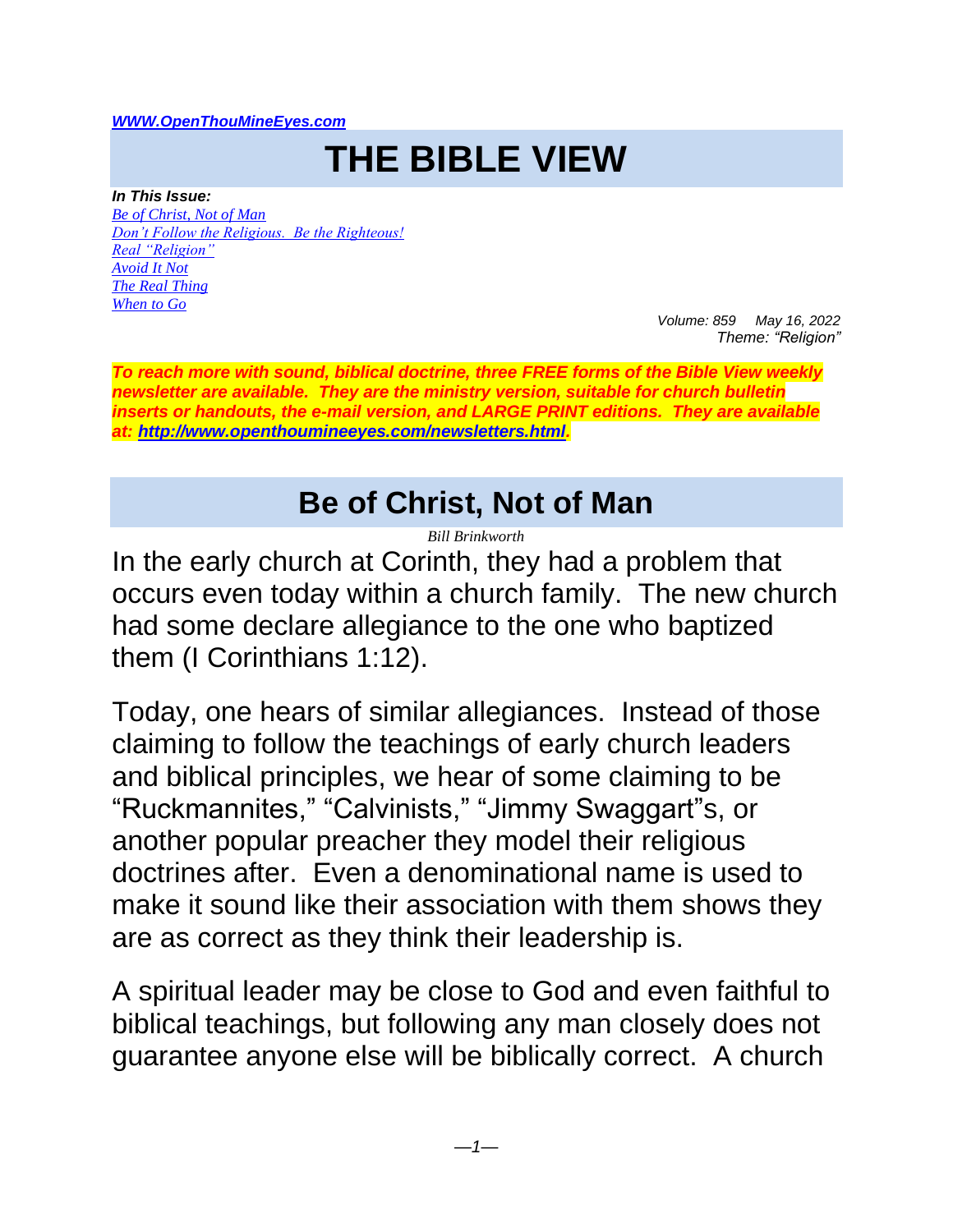label may indicate generally believed doctrines, but each congregation and member may have different beliefs.

I attend a Baptist church. I believe that historically Baptist beliefs have been one of the closest to what the Bible teaches. However, many Baptist congregations are as dead as a doorknob. Some of them have had "Ichabod" spiritually engraved as their epitaph. God has long ago departed from them. Most "religious" labels mean very little.

What labels often do, however, is create divisions among the brethren (I Corinthians 1:11). The contentions these divisions create often make a ministry have a poor testimony to those around it. Ultimately, disputes among Christians give the Lord a bad testimony.

Can you imagine what the unsaved must think of a church that cannot get along with each other? "They're Christians, and they can't get along with each other. I certainly don't want to be a Christian if I end up like that!"

Paul reminded those fighting among themselves that Christ was not divided. If we are born again, we are on the same side. Above all, our testimony that the world should see should be only one label. That label should be "Christian" — or "Christ-like."

**"Men will argue about their religion; write about it; fight for it; die for it; anything, but live for it."** *— C. Colton*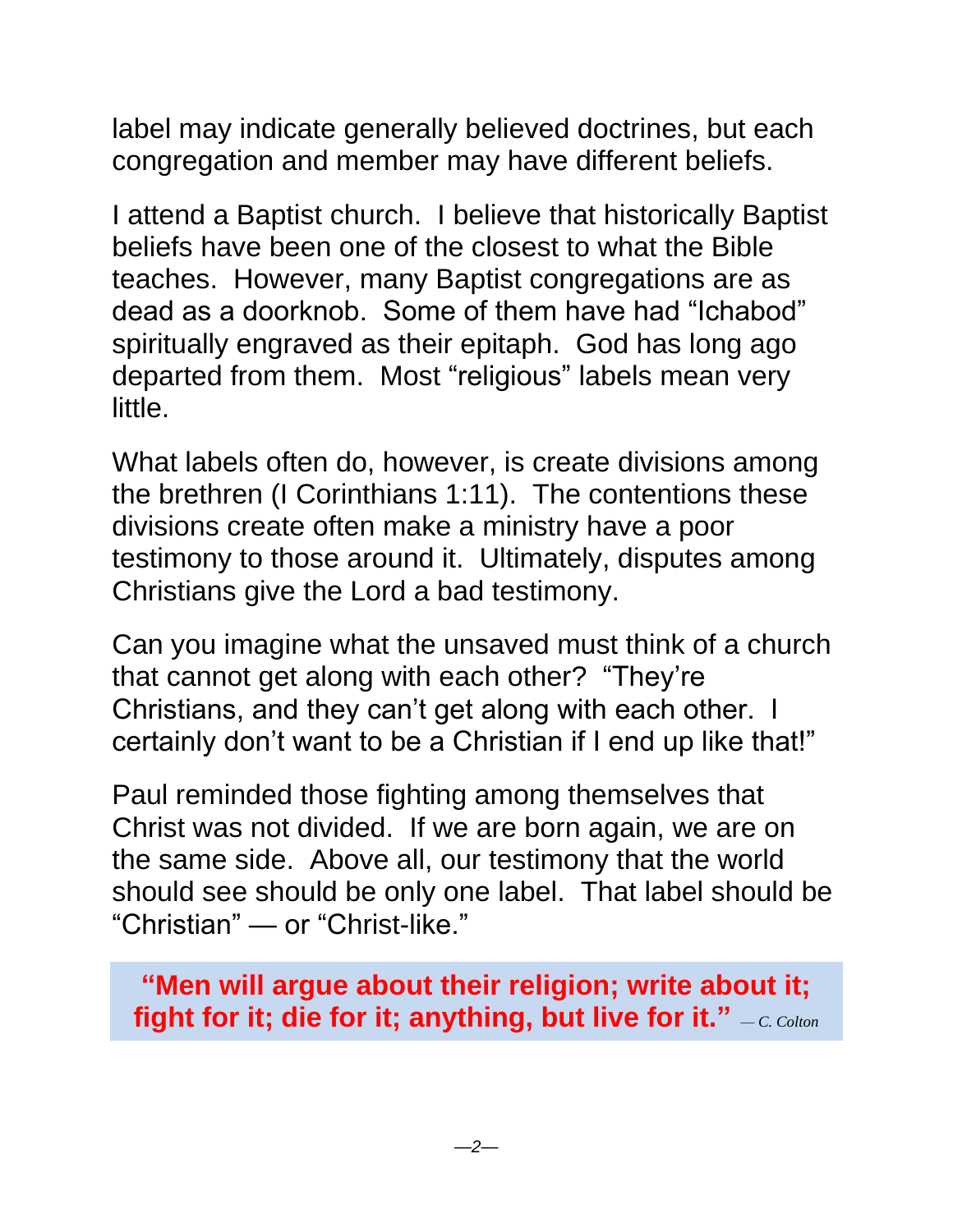## <span id="page-2-0"></span>**Don't Follow the Religious. Be the Righteous!**

*Bill Brinkworth*

Pharisees were a powerful, controlling Jewish group that boasted about and led "spiritual" activities in Jesus' time. They were known for their separation from the scripturally "unclean" practices of the worldly Gentiles. Their understanding came from the intellectual scribes that had much to do with explaining and preserving the Scriptures. At the time, if anyone were considered to be "godly" people, certainly it would have been the Pharisees.

However, Jesus had much to say against that sect. They were some of the "religious" people that opposed Jesus and tried to stop His preaching. That group taught contrary to what the Word of God taught. It was the Pharisees that led people in the wrong direction about spiritual matters.

John 8 tells much of what Jesus knew about this religious, but unrighteous, group including:

- Their judgments and discernments of what they saw and heard were often determined by their weak flesh and not by God's influence (John 8:15).
- They did not know God (John 8:19). Although this group was known for their wisdom of the Scriptures, Jesus knew that they were not of God. They did not even know the true God, and He was not their Father (John 8:44).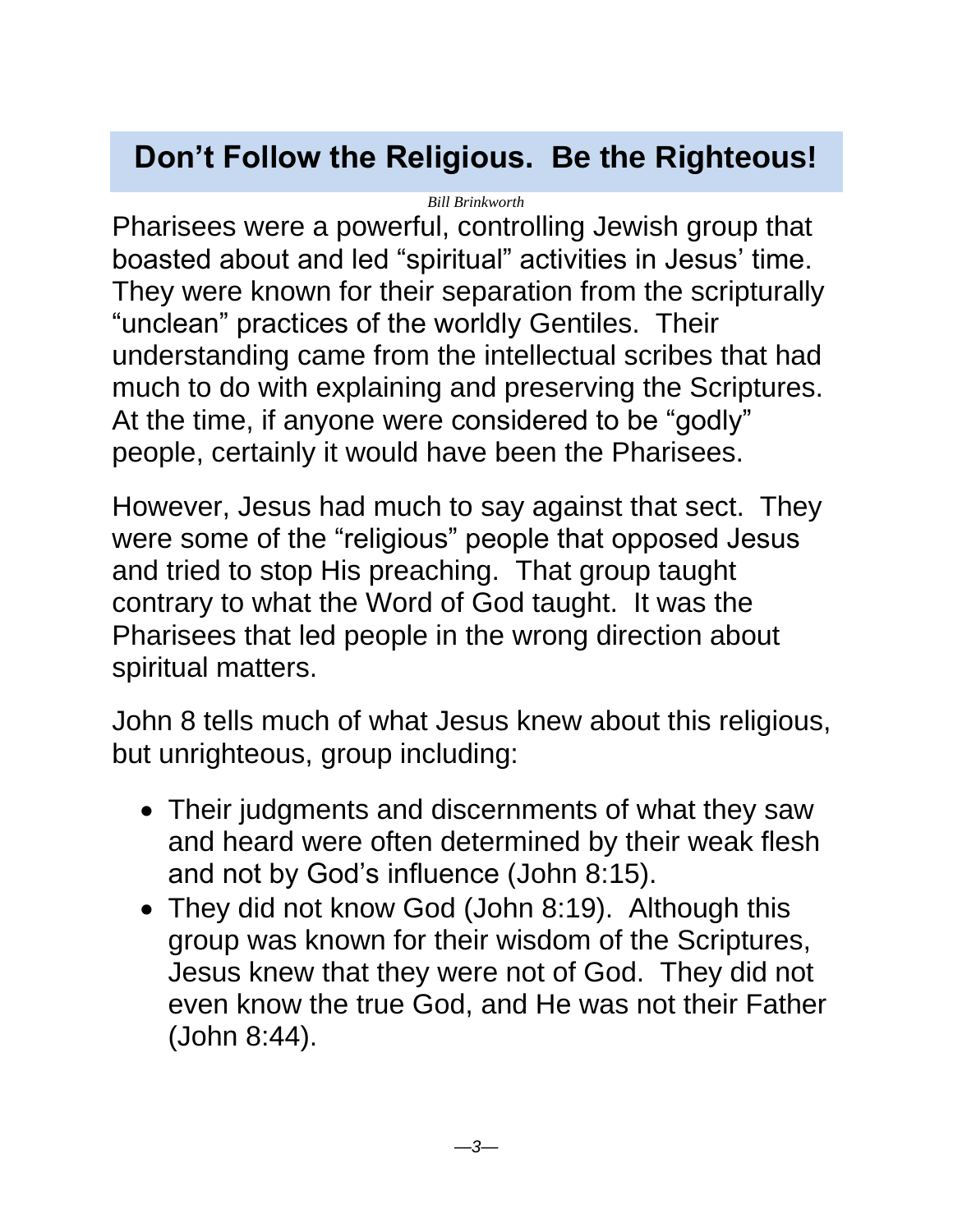- Their garb and practices led people to believe they were religious, but Jesus knew that they were not of God, but of the devil (John 8:23, 44).
- Their man-made "religion" would not save them. Unless they believed and trusted in Jesus alone, they would die and face judgment for their sins (John 8:24).
- They did not realize that they were held captive by their sins. They were not spiritually free (John 8:31- 37).
- The truth of God did not direct their lives (John 8:37). They were not obedient to the Word of God they had claimed to follow (John 8:37-39).

Today, the Pharisees may not control us, but we still have "religious" among us that are not righteous. Even if they are faithful in going to church, doing "spiritual" things, or even talk the "Christian talk," they may be as spiritually dead as were the Pharisees.

The Bible reveals that the errors of today's unrighteous "religious" are much the same as the Pharisees that Jesus rebuked. "Religion" does not save or change anyone! Only a personal relationship with Jesus Christ and trusting and obeying God's Word will change a person — from the inside out!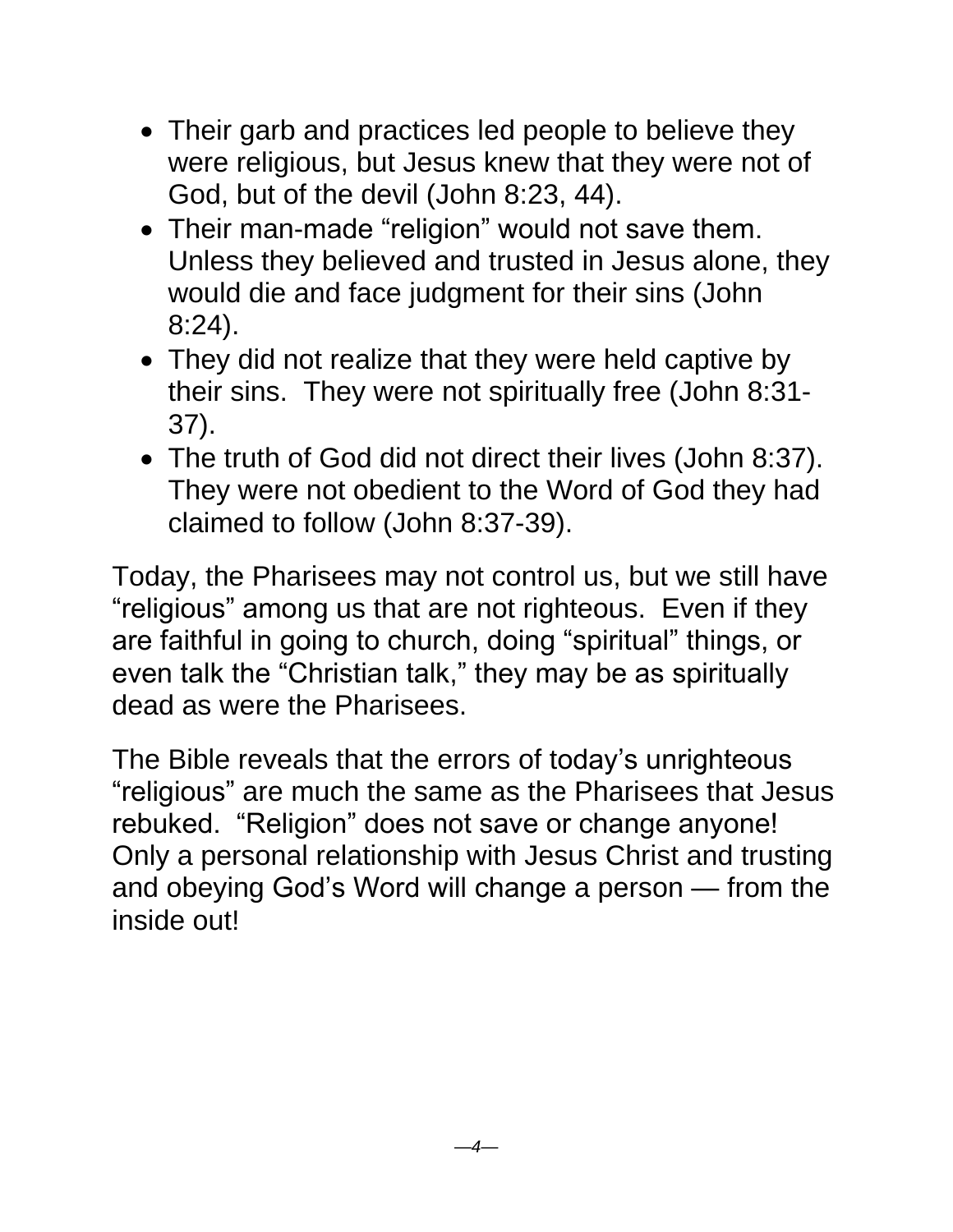**"The chief danger that confronts the coming century will be religion without the Holy Ghost, Christianity without Christ, forgiveness without repentance, salvation without regeneration, politics without God, Heaven without Hell."**

*— General William Booth, Founder of the Salvation Army*

## **Real "Religion"**

*J. Newton*

<span id="page-4-0"></span>The "religion" of some people is forced, something they feel obligated to do, not necessarily wanting to do. Those people are like those that cause themselves to take a cold shower. They take it not for pleasure but for necessity and health. Reluctantly, they go into the frigid waters and are glad when they get out.

Real "religion" to a true believer is like water to a fish. It is his element. He lives in it, and he could not be happy without it.

**"Real 'religion' is a personal relationship with the resurrected Redeemer, not man-made, ritualistic routines under the guise of pleasing God."** *— Author Unknown*

### **Avoid It Not**

*John Bate*

<span id="page-4-1"></span>Man does not refuse to cross the ocean because of its storms, travel by air because of accidents, or fight on the battlefield because of weaponry and deaths. Nor does he fail to study science and philosophy because of their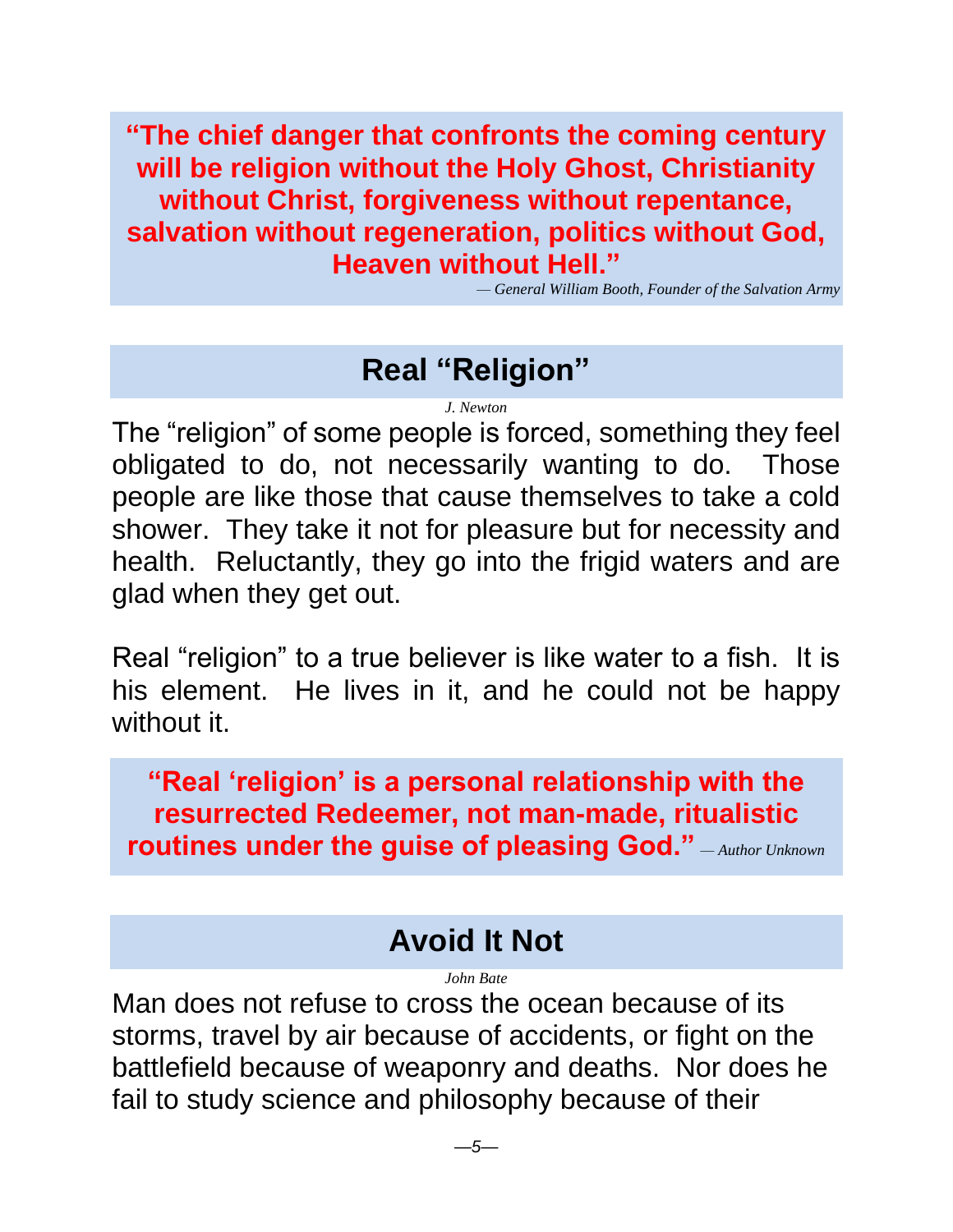mysteries. Likewise, man should not refuse to learn and practice God-ordered Christianity because of the various difficulties connected with it and by obeying His commandments.

*"He must increase, but I must decrease." John 3:30*

## **The Real Thing**

#### *John Bate*

- <span id="page-5-0"></span>• One real dollar bill is worth a thousand counterfeits, however dim, wrinkled, and worn the genuine is.
- One good, fruitful tree in an orchard is far more valuable than scores of trees, which may have beauty, but no fruit.
- One genuine Christian, to God and the world, is worth a thousand hypocrites.
- One acceptable prayer to God does more than the million that He rejects, even if the righteous' prayer is simple, broken, and unpolished.

*"I don't like to use the label 'religious', as it usually brings up connotations of something man-made, not necessarily God-ordained. I prefer the term "biblical."*

*— Bill Brinkworth*

### **When to Go**

*John Bate*

<span id="page-5-1"></span>When considering being saved, some people imagine they should bring themselves into a condition of moral excellence before they seek salvation. That is like: